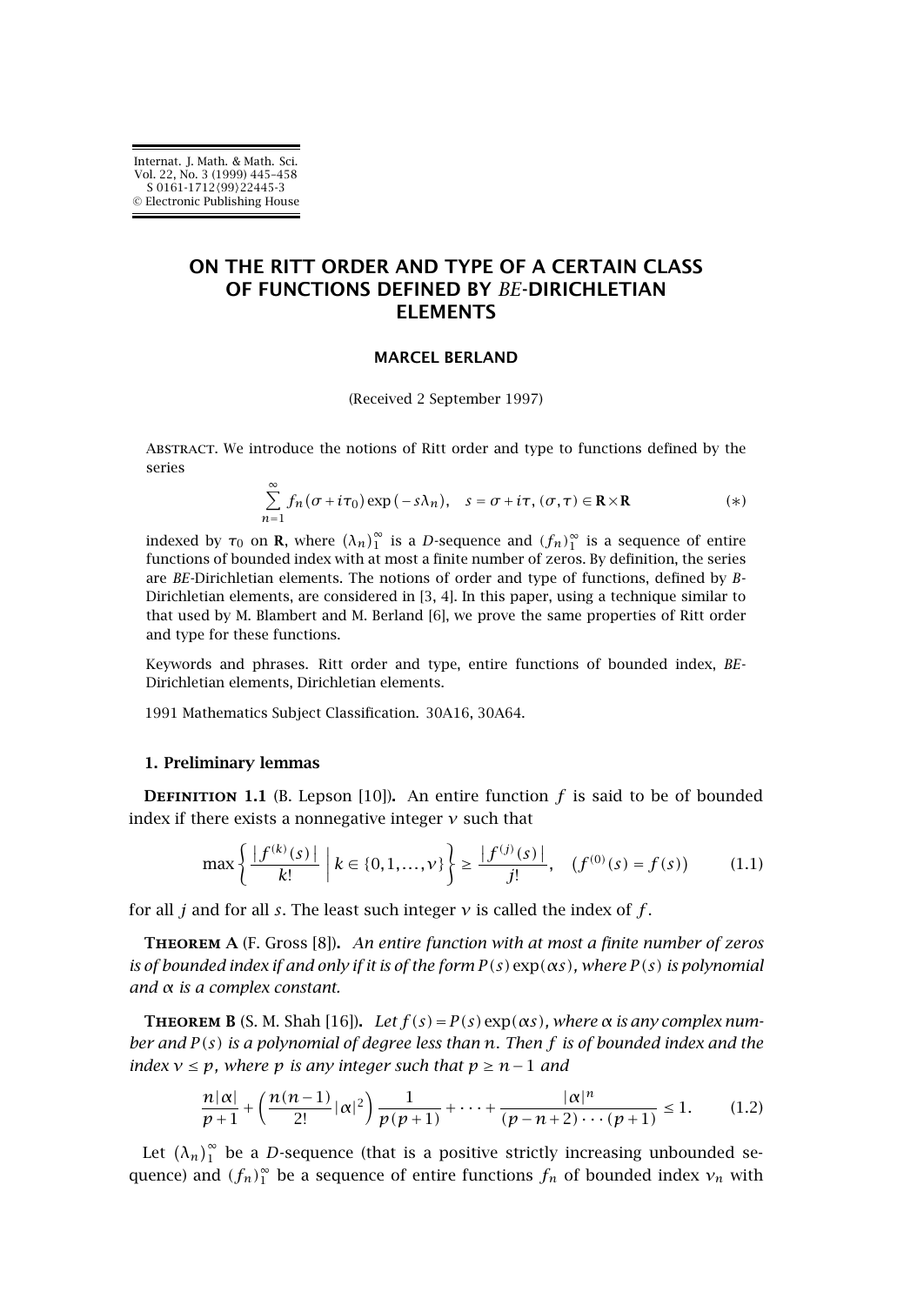at most a finite number of zeros from [Theorem A.](#page-0-0) As a result of the two theorems, we have  $\forall s \in \mathbb{C}, \forall n \in \mathbb{N} \setminus \{0\}$ 

$$
f_n(s) = P_n(s) \exp(\alpha_n s), \qquad (1.3)
$$

where  $P_n(s)$  is a polynomial of degree  $m_n$  and  $\alpha_n$  is a complex constant, that is,

$$
s \longrightarrow P_n(s) = \sum_{j=0}^{m_n} a_{n,j} s^j \quad \text{with } a_{n,m_n} \neq 0 \text{ and } s \in \mathbf{C}.\tag{1.4}
$$

Let us suppose that  $\exists k \in ]0, \lambda_1[$ ,  $\forall n \in \mathbb{N} \setminus \{0\}$ 

$$
\alpha_n \in \overline{d_{(0,k)}},\tag{1.5}
$$

where  $\overline{d_{(0,k)}}$  is the closed disc centered at 0 and of radius *k*.

Consider the space of elements

$$
\{f_{\tau_0}\}: \sum_{n=1}^{\infty} f_n(\sigma + i\tau_0) \exp(-s\lambda_n), \quad s = \sigma + i\tau, (\sigma, \tau) \in \mathbb{R} \times \mathbb{R}
$$
 (1.6)

indexed by  $\tau_0$  on **R***.* By definition, { $f_{\tau_0}$ } is the *BE*-Dirichletian element. Let

$$
\beta = \limsup_{n \to \infty} \left\{ \frac{m_n}{\lambda_n} \right\},\tag{1.7}
$$

$$
A_n = \max\left\{ |a_{nj}| \mid j \in \{0, 1, \dots, m_n\} \right\} \quad \forall n \in \mathbb{N} \setminus \{0\}.
$$
 (1.8)

Consider the associated Dirichletian element

$$
\{f_A\} : \sum_{n=1}^{\infty} A_n \exp(-s\lambda_n), \tag{1.9}
$$

whose coefficients are strictly positive and denote, by  $\sigma_c^{f_A}$ , the abscissa of convergence of  ${f_A}$ .

Let us state three lemmas due to M. Blambert and M. Berland [\[6\]](#page-12-0) which we use later. These demonstrations are obvious because this sequence  $(\alpha_n)_1^{\infty}$  is bounded.

**LEMMA 1.1.** *If*  $\sigma_c^{f_A} = -\infty$ ,  $\beta < \infty$ ,  $\forall n \in \mathbb{N}\setminus\{0\}$ ,  $\alpha_n \in \overline{d_{(0,k)}},$  then  $\{f_{\tau_0}\}$  converges *absolutely on* **C** *for any arbitrary*  $\tau_0$  *in* **R**.

**LEMMA 1.2.** If 
$$
\sigma_c^{fA} = -\infty
$$
,  $\beta < \infty$ ,  $\forall n \in \mathbb{N} \setminus \{0\}$ ,  $\alpha_n \in \overline{d_{(0,k)}}$ , we have  $\forall \tau_0 \in \mathbb{R}$ ,  $\forall \tau \in \mathbb{R}$   

$$
\lim_{\sigma \to \infty} f_{\tau_0}(\sigma + i\tau) = 0.
$$
 (1.10)

**LEMMA 1.3.** *If*  $\sigma_c^{f_A} = -\infty$ ,  $\forall n \in \mathbb{N} \setminus \{0\}$ ,  $\alpha_n \in \overline{d_{(0,k)}}$ , we have  $\forall \tau_0 \in \mathbb{R}, \forall \sigma \in \mathbb{R}$ 

$$
P_n(\sigma + i\tau_0) \exp[\alpha_n(\sigma + i\tau_0) - \sigma \lambda_n]
$$
  
= 
$$
\lim_{\tau_2 \to \infty} \left\{ \frac{1}{\tau_2} \int_{\tau_1}^{\tau_2} f_{\tau_0}(\sigma + i\tau) \exp(i\tau \lambda_n) d\tau \right\},
$$
 (1.11)

*where*  $\tau_1$  *is any arbitrary real number.* 

<span id="page-1-0"></span>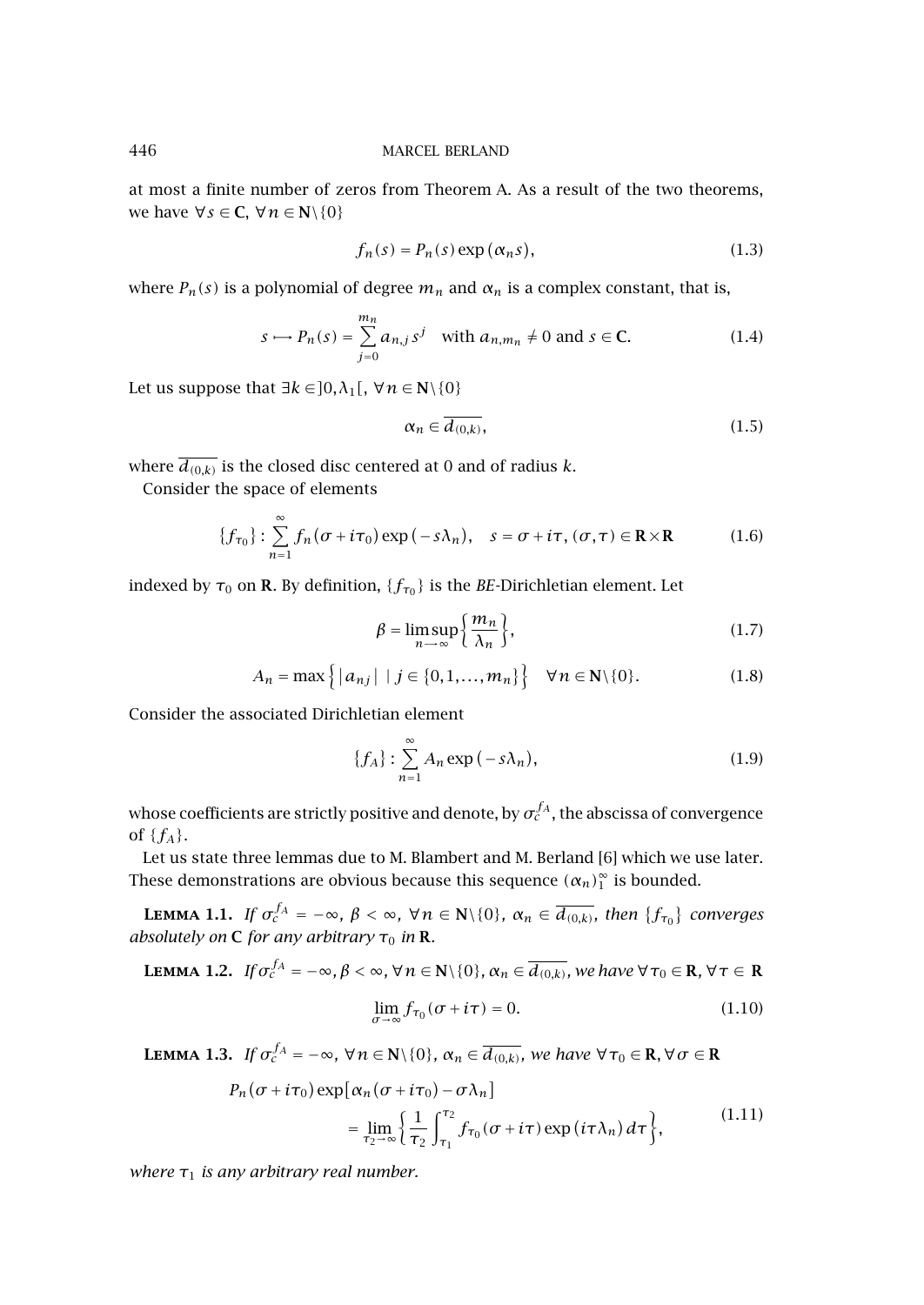## <span id="page-2-0"></span>**2. Main theorems.** Let us define the following quantities. For each  $\sigma$  on **C**,

$$
M(\sigma; f_{\tau_0}) = \sup\left\{ \left| f_{\tau_0}(\sigma' + i\tau') \right| \mid \sigma' \ge \sigma, \tau' \in \mathbf{R} \right\},\tag{2.1}
$$

$$
M_{n'}(\sigma; f_{\tau_0}) = \sup\left\{ \left| f_{\tau_0, n'}(\sigma' + i\tau') \right| \mid \sigma' \ge \sigma, \tau' \in \mathbf{R} \right\},\tag{2.2}
$$

$$
\mu(\sigma; f_{\tau_0}) = \sup\{|f_n(\sigma + i\tau_0)| \exp(-\sigma \lambda_n) | n \in \mathbb{N} \setminus \{0\}\},\tag{2.3}
$$

$$
\mu_{n'}(\sigma; f_{\tau_0}) = \sup\left\{ \left| f_n(\sigma + i\tau_0) \right| \exp\left( -\sigma \lambda_n \right) \mid n \ge n' \right\};\tag{2.4}
$$

where

$$
f_{\tau_0,n'}(s) = \sum_{n=n'}^{\infty} f_n(\sigma + i\tau_0) \exp(-s\lambda_n).
$$
 (2.5)

The quantities defined above are finite.

**REMARK.** The function  $\sigma \mapsto M(\sigma; f_{\tau_0})$  is decreasing onto **R**.

**THEOREM 2.1.** *If*  $\sigma_c^{f_A} = -\infty$ ,  $\beta < \infty$ ,  $\forall n \in \mathbb{N} \setminus \{0\}$ ,  $\alpha_n \in \overline{d_{(0,k)}}$ , we have

$$
\lim_{\sigma \to \infty} \{ M(\sigma; f_{\tau_0}) \} = 0 \qquad \text{and} \qquad \lim_{\sigma \to -\infty} \{ M(\sigma; f_{\tau_0}) \} = \infty. \tag{2.6}
$$

**Proof.** We have  $\forall \varepsilon \in ]0,1[$ ,  $\exists n'$  ( $= n'_{\varepsilon}$ )  $\in \mathbb{N} \setminus \{0\}$ ,  $\forall n \geq n'$ ,  $m_n/\lambda_n < \beta + \varepsilon$  and  $\exists n'' (= n''_s) \in \mathbb{N} \setminus \{0\}, \forall n \geq n''$ ,  $k/\lambda_n < \varepsilon, \forall \sigma > 0$  such that

$$
\sum_{n=n_1(\text{max}\{n',n''\})}^{\infty} |f_n(\sigma+i\tau_0)| \exp(-\sigma \lambda_n)
$$
\n
$$
\leq \sum_{n=n_1}^{\infty} A_n \exp\left\{-\sigma \lambda_n \left[1-\left(\frac{(\beta+\varepsilon)\log\left(1+|\sigma|+|\tau_0|\right)}{\sigma}+\varepsilon\left(1+\frac{|\tau_0|}{\sigma}\right)\right)\right]\right\}, \quad (2.7)
$$

 $\forall \varepsilon' \in ]0, 1-\varepsilon[, \exists \sigma' ( = \sigma_{\varepsilon'}) > 0, \forall \sigma > \sigma',$ 

$$
\frac{(\beta + \varepsilon) \log \left(1 + |\sigma| + |\tau_0|\right) + \varepsilon |\tau_0|}{\sigma} < \varepsilon' \tag{2.8}
$$

and

$$
\sigma \left[ 1 - \left( \frac{(\beta + \varepsilon) \log \left( 1 + |\sigma| + |\tau_0| \right) + \varepsilon |\tau_0|}{\sigma} + \varepsilon \right) \right] \right] \quad \text{or} \quad [\left( 1 - \varepsilon \right) - \varepsilon'] > \sigma' \left[ (1 - \varepsilon) - \varepsilon' \right] > 0. \tag{2.9}
$$

Therefore,  $\exists n_1 \in \mathbb{N} \setminus \{0\}$  such that

$$
M_{n_1}(\sigma; f_{\tau_0}) < f_{A,n_1}(\sigma'[(1-\varepsilon)-\varepsilon']) = \sum_{n=n_1}^{\infty} A_n \exp\big[-\sigma'((1-\varepsilon)-\varepsilon')\lambda_n\big],\tag{2.10}
$$

where

$$
\lim_{\sigma \to \infty} \{ M_{n_1}(\sigma; f_{\tau_0}) \} = 0. \tag{2.11}
$$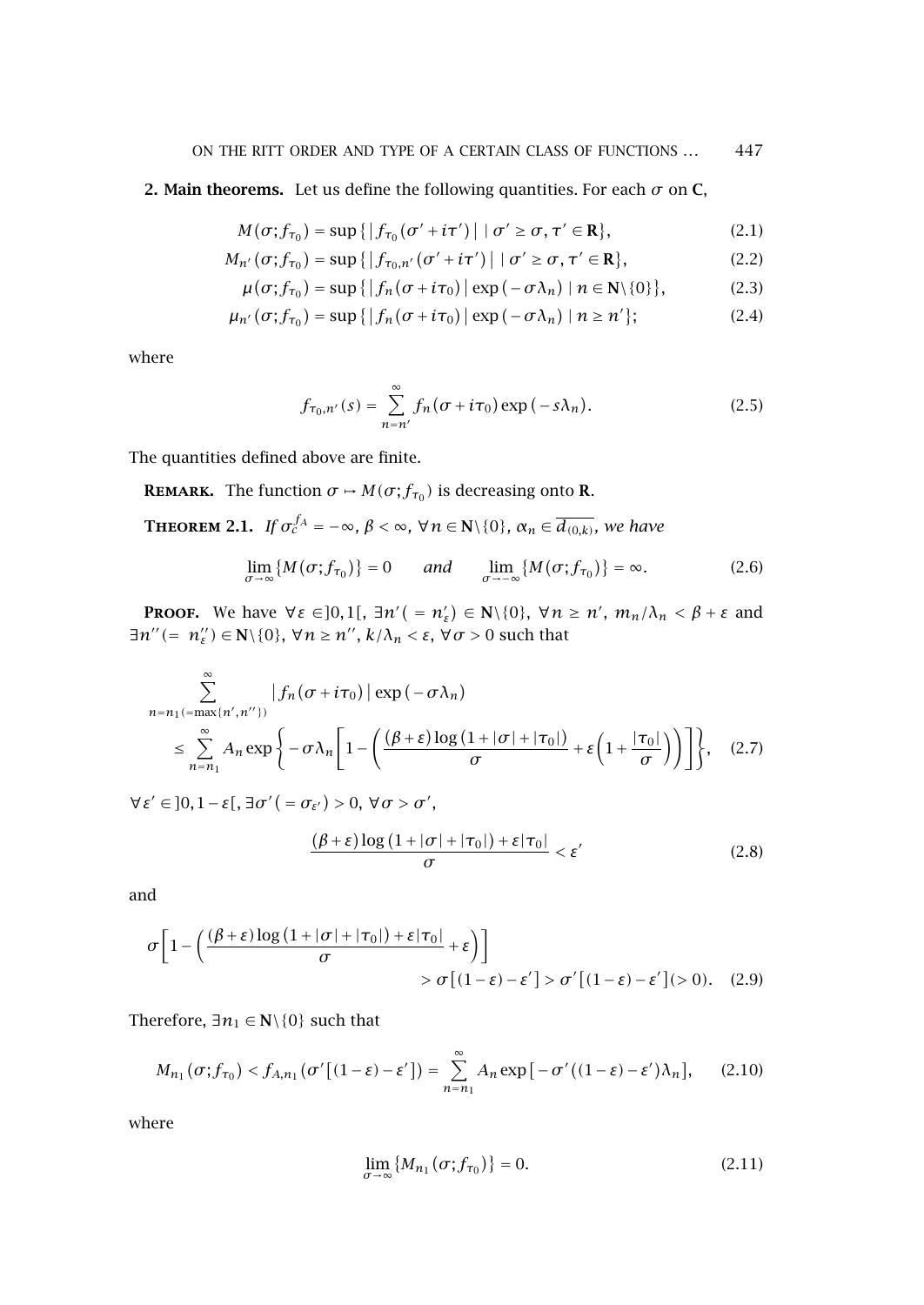On the other hand, we have,  $∀n ∈ {1, 2, ..., n<sub>1</sub> − 1}$ 

 $\lim_{\sigma \to \infty} \{ P_n(\sigma + i\tau_0) \exp \{ \alpha_n(\sigma + i\tau_0) - \sigma \lambda_n \} \} = 0$  (with  $\lambda_1 > k$  and  $\alpha_n \in d_{(0,k)}$ ). (2.12)

We have

$$
\lim_{\sigma \to \infty} \{ M(\sigma; f_{\tau_0}) \} = 0. \tag{2.13}
$$

On the other hand,  $\forall \sigma < 0$ , if  $M(\sigma; f_{\tau_0})$  is bounded onto **R** implies that (from [Lemma](#page-1-0) [1.3\)](#page-1-0)

$$
\forall n \in \mathbf{N} \setminus \{0\} : \{j \in \{0, 1, \dots, m_n\} \Rightarrow a_{n,j} = 0\}.
$$
\n(2.14)

Or, thus, we get the contradiction that

$$
a_{n,m_n} \neq 0 \quad \forall n \in \mathbb{N} \setminus \{0\} \tag{2.15}
$$

and

$$
\lim_{\sigma \to -\infty} \{ M(\sigma; f_{\tau_0}) \} = \infty. \tag{2.16}
$$

 $\Box$ 

Thus, (2.13) and (2.16) prove the theorem.

Furthermore, let

$$
\rho_R^{f_{\tau_0}} = \limsup_{\sigma \to -\infty} \left\{ \frac{\log^+ \left( \log^+ \left( M(\sigma; f_{\tau_0}) \right) \right)}{-\sigma} \right\},\tag{2.17}
$$

$$
\lambda_R^{f_{\tau_0}} = \liminf_{\sigma \to -\infty} \left\{ \frac{\log^+ \left( \log^+ \left( M(\sigma; f_{\tau_0}) \right) \right)}{-\sigma} \right\}.
$$
\n(2.18)

By definition,  $\rho_R^{f_{\tau_0}}$  and  $\lambda_R^{f_{\tau_0}}$  are the Ritt-order and the lower Ritt-order of function *f*<sub>τ<sub>0</sub></sub> defined by *BE*-Dirichletian element { $f_{\tau_0}$ }. Also, *M*( $\sigma$ ; $f_A$ ) is defined in a similar manner with  $f_A$  in the place of  $f_{\tau_0}$ . It is trivial that

$$
\rho_R^{f_A} = \limsup_{\sigma \to -\infty} \left\{ \frac{\log^+ \left( \log^+ \left( f_A(\sigma) \right) \right)}{-\sigma} \right\},\tag{2.19}
$$

$$
\lambda_R^{f_A} = \liminf_{\sigma \to -\infty} \left\{ \frac{\log^+ \left( \log^+ \left( f_A(\sigma) \right) \right)}{-\sigma} \right\}.
$$
 (2.20)

**THEOREM 2.2.** *If*  $\sigma_c^{f_A} = -\infty$ ,  $\beta < \infty$ ,  $\forall n \in \mathbb{N} \setminus \{0\}$ ,  $\alpha_n \in \overline{d_{(0,k)}}$ , and  $L(=\limsup_{n \to \infty} \{\log n/\sqrt{n}\})$  $\{\lambda_n\}$ ) <  $\infty$ *, we have*  $\forall \tau_0 \in \mathbb{R}$ *,* 

$$
\rho_R^{f_{\tau_0}} = \rho_R^{f_A} \qquad \text{and} \qquad \lambda_R^{f_{\tau_0}} = \lambda_R^{f_A}.
$$
 (2.21)

**PROOF.** (1) We get the inequalities,  $\forall \tau_0 \in \mathbb{R}$ ,

$$
\rho_R^{f_A} \le \rho_R^{f_{\tau_0}} \qquad \text{and} \qquad \lambda_R^{f_A} \le \lambda_R^{f_{\tau_0}}.
$$

*τ*<sub>0</sub> is any arbitrary real number. Consider the closed interval  $I(s, \lambda) = \{s' \in \mathbb{C} \mid |\sigma' - \sigma'| \}$  $\sigma$ |  $\leq \lambda > 0$ ,  $\tau' = \tau_0$ }, where  $\sigma' = \text{Re}(s'), \tau' = \text{Im}(s'),$  and  $s = \sigma + i\tau_0$ . Let  $\forall n \in \mathbb{N} \setminus \{0\}$ ,

<span id="page-3-0"></span>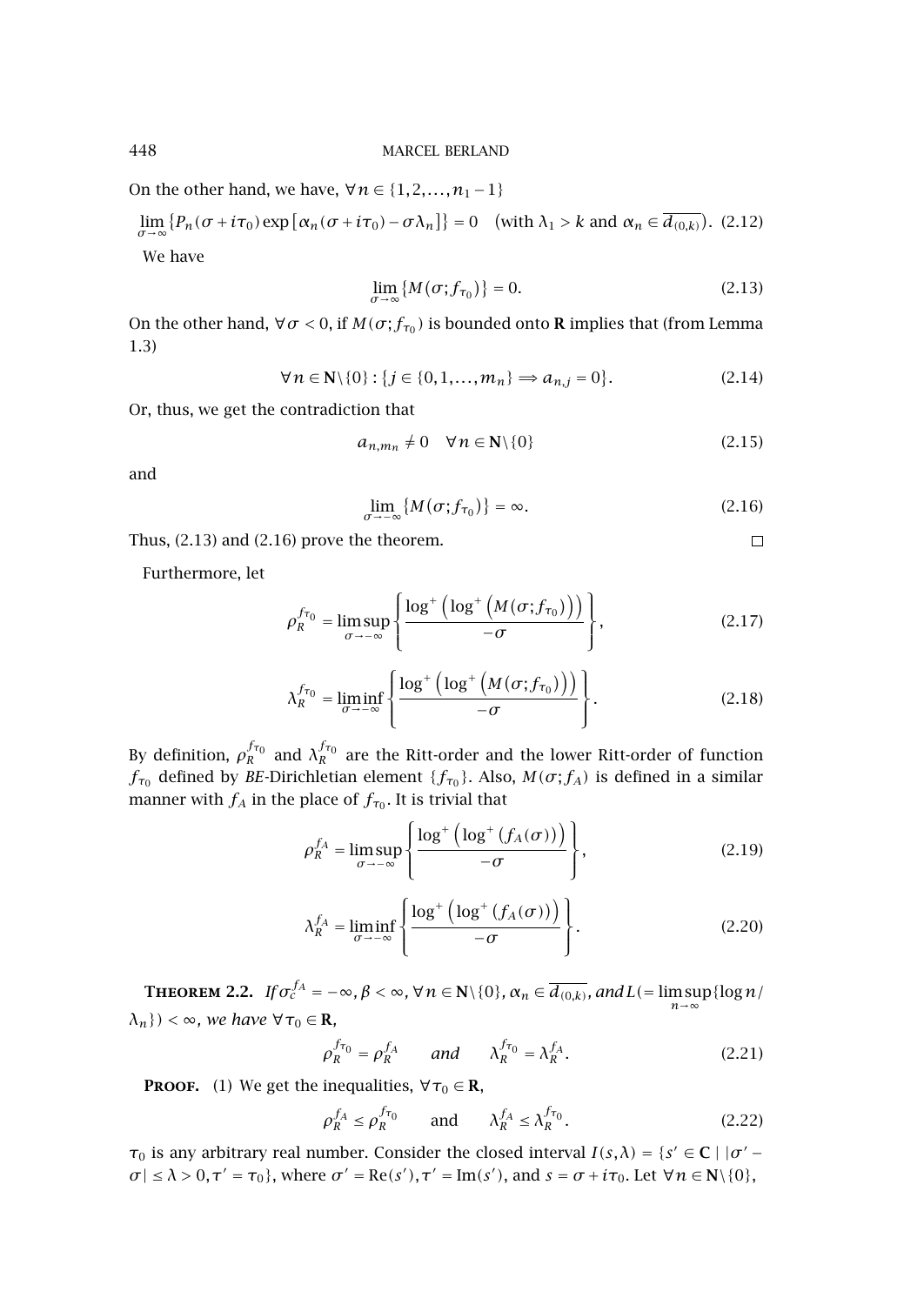ON THE RITT ORDER AND TYPE OF A CERTAIN CLASS OF FUNCTIONS *...* 449

$$
p_n(s,\lambda) = \sup\left\{ |P_n(s')| \mid s' \in \overline{d_{(s,\lambda)}} \right\},\tag{2.23}
$$

$$
p_n^*(s,\lambda) = \sup\Big\{ |P_n(s')| \mid s' \in I(s,\lambda) \Big\}.
$$
 (2.24)

Using [Lemma 1.3,](#page-1-0) we have  $\forall \sigma \in [\sigma - \lambda, \sigma + \lambda], \forall n \in \mathbb{N} \setminus \{0\},\$ 

$$
|P_n(\sigma' + i\tau_0)| \exp\left[\left(\text{Re}\left(\alpha_n\right) - \lambda_n\right)\sigma' - \text{Im}\left(\alpha_n\right)\tau_0\right] \leq M(\sigma - \lambda; f_{\tau_0}),\tag{2.25}
$$

and then (M. Blambert and M. Berland [\[6\]](#page-12-0))

$$
p_n^*(s,\lambda)\exp\left[-(\sigma+\lambda)\left(\lambda_n-\text{Re}\left(\alpha_n\right)\right)-\text{Im}\left(\alpha_n\right)\tau_0\right]\leq M(\sigma-\lambda;f_{\tau_0}),\tag{2.26}
$$

$$
6^{-m_n} p_n(s,\lambda) \le p_n^*(s,\lambda),\tag{2.27}
$$

$$
A_n(1+|s|)^{-m_n} \le p_n(s,\lambda) \quad \forall \lambda \ge 1, \quad (\text{M. Berland [1]}).
$$
 (2.28)

Therefore, we have  $\forall \lambda \geq 1$ ,  $\forall \sigma \in \mathbb{R}$ ,  $\forall n \in \mathbb{N} \setminus \{0\}$ 

$$
A_n \le M(\sigma - \lambda; f_{\tau_0}) \exp\left\{ \left[ \sigma + \lambda + \frac{m_n}{\lambda'_n} \log \left( 6(1 + |\sigma| + |\tau_0|) \right) + \frac{\text{Im}(\alpha_n)}{\lambda'_n} \tau_0 \right] \lambda'_n \right\}, (2.29)
$$

where  $\lambda'_n = \lambda_n - \text{Re}(\alpha_n)$ .

We have  $\forall \varepsilon \in ]0,1[$ ,  $\exists n_1 \in \mathbb{N} \setminus \{0\}$ ,  $\forall n \geq n_1$ 

$$
A_n \le M(\sigma - \lambda; f_{\tau_0}) \exp\left\{ \left[ \sigma + \lambda + (\beta' + \varepsilon) \log \left( 6(1 + |\sigma| + |\tau_0|) \right) + \varepsilon \right] \lambda'_n \right\},\tag{2.30}
$$

and  $\forall \varepsilon_1 \in ]0,1[$ ,  $\exists \sigma_1 ( = \sigma_{\varepsilon_1}) > 0$ ,  $\forall \sigma < -\sigma_1$ 

$$
\frac{\lambda + (\beta' + \varepsilon) \log (6(1 + |\sigma| + |\tau_0|)) + \varepsilon}{-\sigma} < \varepsilon_1,\tag{2.31}
$$

where  $\beta' = \limsup_{n \to \infty} \{m_n/\lambda'_n\}$  (<  $\infty$ ) which implies that,  $\forall \varepsilon_1 \in ]0,1[$ ,  $\forall n \ge n_1$ ,  $\forall \sigma < \sigma_1$ 

$$
A_n \le M(\sigma - \lambda; f_{\tau_0}) \exp [\sigma (1 - \varepsilon_1) \lambda'_n]. \tag{2.32}
$$

Now,  $\forall n \in \mathbb{N} \setminus \{0\}, \text{Re}(\alpha_n) \leq k \text{ (because } \alpha_n \in \overline{d_{(0,k)}}\text{)}$ 

$$
\lambda_n' = \lambda_n \left( 1 - \frac{\text{Re}\left(\alpha_n\right)}{\lambda_n} \right) \ge \lambda_n \left( 1 - \frac{k}{\lambda_n} \right). \tag{2.33}
$$

We have,  $\forall \varepsilon_2 \in ]0,1[$ ,  $\exists n' \in \mathbb{N} \setminus \{0\}$ ,  $\forall n \geq n'$ ,

$$
\frac{k}{\lambda_n} < \varepsilon_2 \qquad \text{and} \qquad \lambda'_n \ge \lambda_n (1 - \varepsilon_2) \quad (\Rightarrow \beta' = \beta) \tag{2.34}
$$

which implies that,  $\forall \lambda \geq 1$ ,  $\forall n \geq \max\{n_1, n'\}$  (= *n*<sub>2</sub>),  $\forall \sigma < -\sigma_1$ 

$$
A_n \exp\left[-\sigma(1-\varepsilon_1)(1-\varepsilon_2)\lambda_n\right] \le M(\sigma-\lambda;f_{\tau_0}).\tag{2.35}
$$

Put,  $\forall n \in \mathbb{N} \backslash \{0\}$ 

$$
\mu_{n_{(1,2)}} = (1 - \varepsilon_1)(1 - \varepsilon_2)\lambda_n \quad (> 0), \tag{2.36}
$$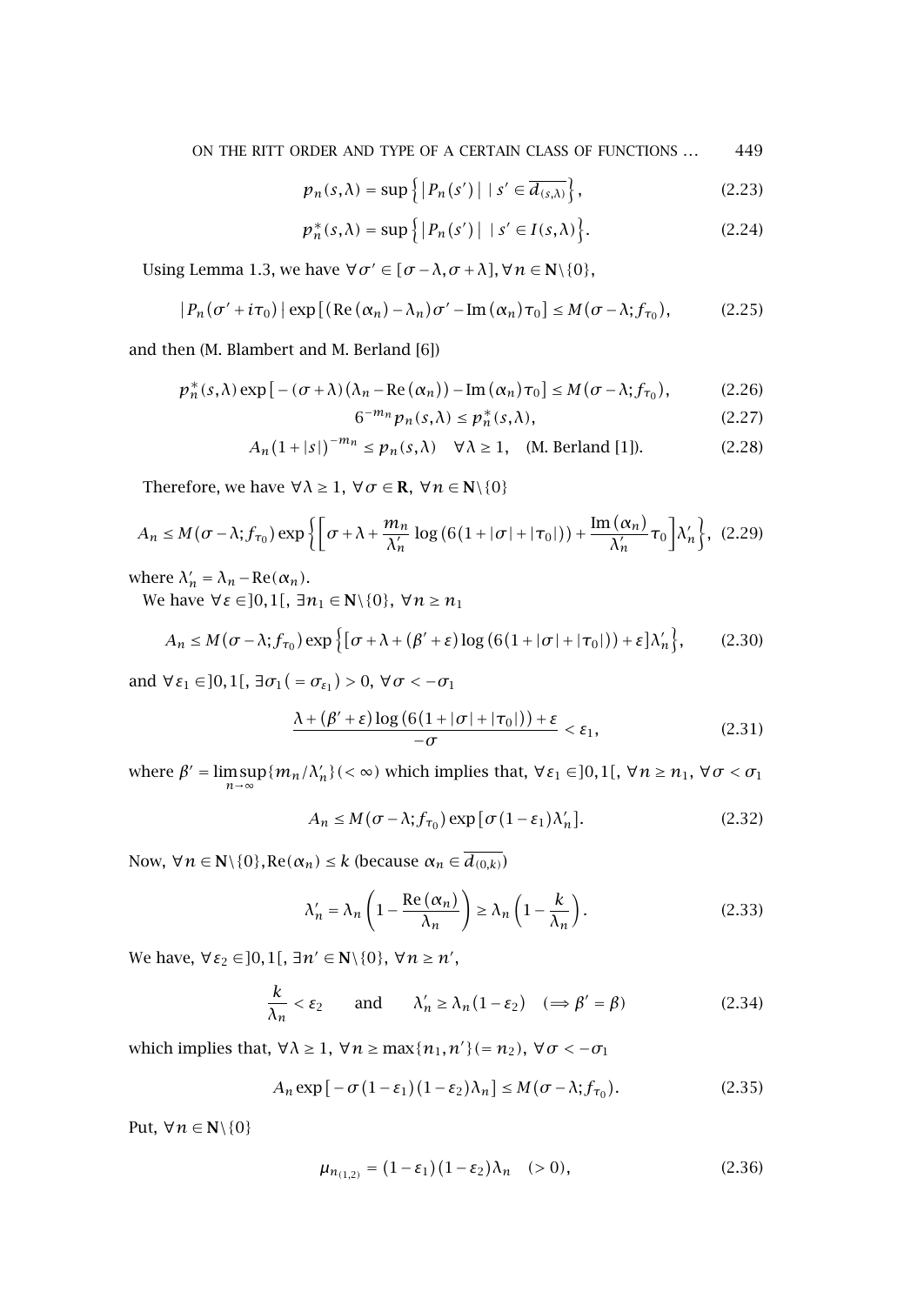$(\mu_{n(1,2)})$  is a *D*-sequence. Consider the Dirichletian element

$$
\left\{f_{A_{(1,2)}}\right\} : \sum_{n=1}^{\infty} A_n \exp\left(-s\mu_{n_{(1,2)}}\right) \tag{2.37}
$$

indexed by the couple  $(1,2)$  and denote, by  $\sigma_c^{f_{A_{(1,2)}}}$ , the abscissa of convergence of  ${f_{A_{(1,2)}}}.$  We have,  $\sigma_c^{f_{A_{(1,2)}}} = -\infty$  (since  $\sigma_c^{f_A} = -\infty$ ),  $f_{A_{(1,2)}}$  is an entire function and, its Ritt-order is

$$
\rho_R^{f_{A_{(1,2)}}} = \limsup_{\sigma \to -\infty} \left\{ \frac{\log^+ \left( \log^+ \left( f_{A_{(1,2)}}(\sigma) \right) \right)}{-\sigma} \right\},\tag{2.38}
$$

and its lower Ritt-order is

$$
\lambda_R^{f_{A_{(1,2)}}} = \liminf_{\sigma \to -\infty} \left\{ \frac{\log^+ \left( \log^+ \left( f_{A_{(1,2)}}(\sigma) \right) \right)}{-\sigma} \right\}.
$$
 (2.39)

Now,  $\forall \sigma \in \mathbb{R}$ ,

$$
f_{A_{(1,2)}}(\sigma) = f_A\big(\sigma\left(1 - \varepsilon_1\right)\left(1 - \varepsilon_2\right)\big) \tag{2.40}
$$

and

$$
\rho_R^{f_{A_{(1,2)}}} = (1 - \varepsilon_1)(1 - \varepsilon_2)\rho_R^{f_A},\tag{2.41}
$$

$$
\lambda_R^{f_{A_{(1,2)}}} = (1 - \varepsilon_1)(1 - \varepsilon_2)\lambda_R^{f_A}.\tag{2.42}
$$

Put (Q. S. Liu [\[11\]](#page-13-0))  $\forall \sigma \in \mathbf{R}$ ,

$$
\mu_{n_2}\big(\sigma;f_{A_{(1,2)}}\big) = \sup\Big\{A_n\exp\big(-\sigma\mu_{n_{(1,2)}}\big)\,\big|\,n\geq n_2\Big\}\,. \tag{2.43}
$$

We have  $\forall \varepsilon > 0, \forall \sigma \in \mathbb{R}$ 

$$
f_{A_{(1,2),n_2}}(\sigma) \leq \sum_{n=n_2}^{\infty} \left( A_n \exp\left[ -(\sigma - L - \varepsilon) \mu_{n_{(1,2)}} \right] \right) \exp\left[ - (L + \varepsilon) \mu_{n_{(1,2)}} \right]
$$
  

$$
\leq \mu_{n_2} \left( \sigma - L - \varepsilon; f_{A_{(1,2)}} \right) K_{n_2}(\varepsilon)
$$
 (2.44)

with  $K_{n_2}(\varepsilon) = \sum_{n=n_2}^{\infty} \exp\big[-(L+\varepsilon)\mu_{n_{(1,2)}}\big].$ Hence,  $\forall \varepsilon > 0$ ,  $\forall \sigma \in \mathbb{R}$ 

$$
f_{A_{(1,2),n_2}}(\sigma) \le \mu_{n_2} \left( \sigma - L - \varepsilon; f_{A_{(1,2)}} \right) K_{n_2}(\varepsilon). \tag{2.45}
$$

Then we have,  $\forall \lambda \geq 1$ ,  $\exists n_2 = \max\{n_1, n'\}, \forall n \geq n_2, \forall \sigma < -\sigma_1$ 

$$
A_n \exp\left(-\sigma \mu_{n_{(1,2)}}\right) \le M(\sigma - \lambda; f_{\tau_0}). \tag{2.46}
$$

This implies that

$$
\mu_{n_2}\left(\sigma;f_{A_{(1,2)}}\right)\leq M(\sigma-\lambda;f_{\tau_0}).\tag{2.47}
$$

From (2.45) and (2.47), we have

$$
f_{A_{(1,2),n_2}}(\sigma+L+\varepsilon) \le M(\sigma-\lambda;f_{\tau_0})K_{n_2}(\varepsilon), \qquad (2.48)
$$

$$
\rho_R^{f_{A_{(1,2),n_2}}} \le \rho_R^{f_{\tau_0}} \left( \lim_{\sigma \to -\infty} \left( \frac{\sigma - \lambda}{\sigma + L + \varepsilon} \right) \right) = \rho_R^{f_{\tau_0}}.
$$
\n(2.49)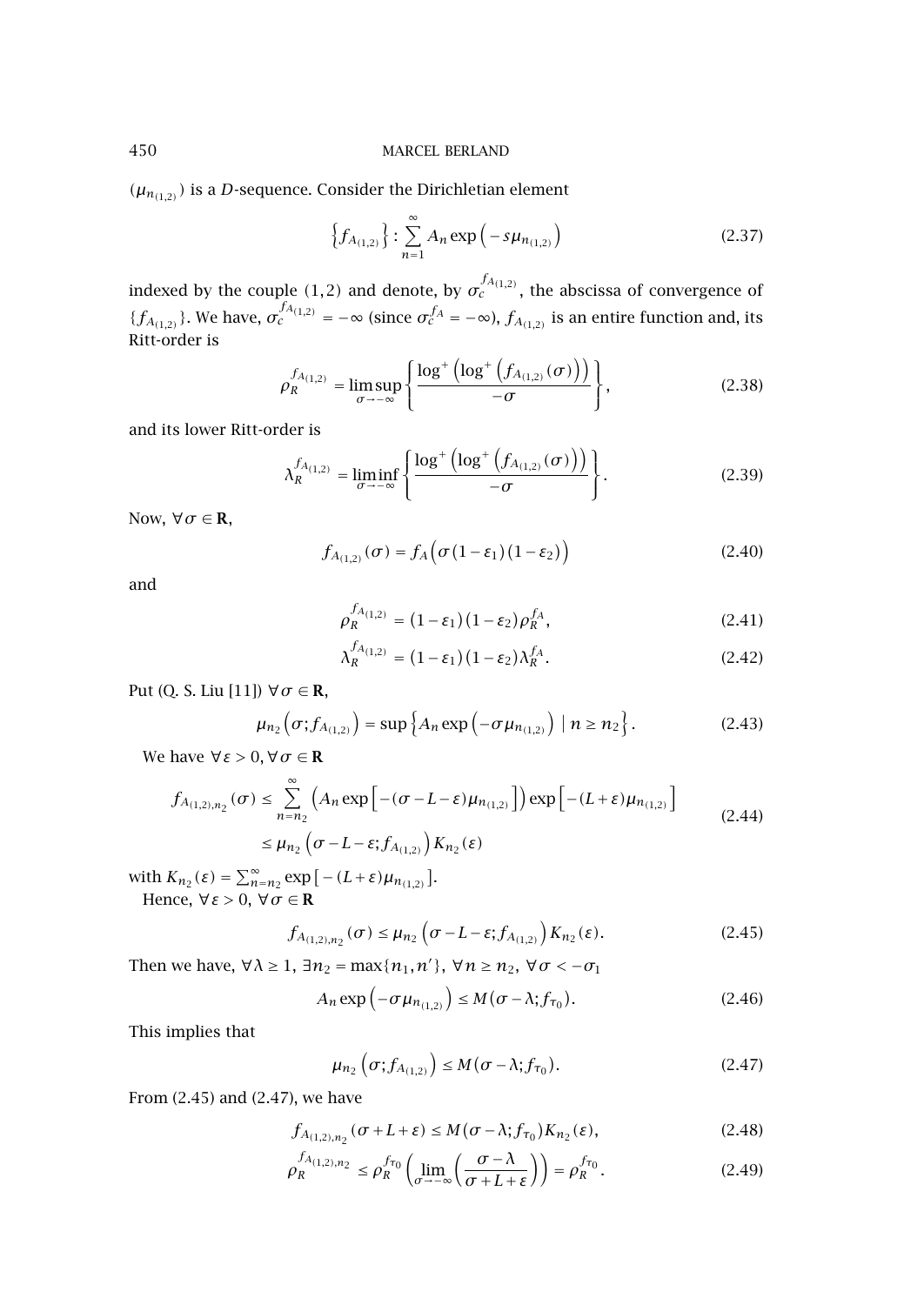Or

$$
\rho_R^{f_{A_{(1,2),n_2}}} = \rho_R^{f_{A_{(1,2)}}} \quad \text{(M. Blambert [5])}. \tag{2.50}
$$

 $We have, ∀ ε<sub>1</sub> ∈ ]0,1[, ∀ ε<sub>2</sub> ∈ ]0,1[$ 

$$
\rho_R^{f_{A_{(1,2)}}} = (1 - \varepsilon_1)(1 - \varepsilon_2)\rho_R^{f_A} \le \rho_R^{f_{\tau_0}},\tag{2.51}
$$

$$
\lambda_R^{f_{A_{(1,2)}}} = (1 - \varepsilon_1)(1 - \varepsilon_2)\lambda_R^{f_A} \le \lambda_R^{f_{\tau_0}}.
$$
 (2.52)

As  $\varepsilon_1$  and  $\varepsilon_2$  are arbitrary, we have

$$
\rho_R^{f_A} \le \rho_R^{f_{\tau_0}}, \quad \text{and then} \quad \lambda_R^{f_A} \le \lambda_R^{f_{\tau_0}}.
$$
 (2.53)

(2) We get the inequalities,  $\forall \tau_0 \in \mathbf{R}$ ,

$$
\rho_R^{f_{\tau_0}} \le \rho_R^{f_A} \qquad \text{and} \qquad \lambda_R^{f_{\tau_0}} \le \lambda_R^{f_A}.\tag{2.54}
$$

From [Theorem 2.1,](#page-2-0) we have  $\forall$  *ε* ∈ ]0, 1[,  $\forall$  *ε'* ∈ ]0, 1 − *ε*[,  $\exists$  *σ'* > 0,  $\forall$  *σ* < −*σ'* 

$$
\sigma \left[ 1 - \left( (\beta + \varepsilon) \frac{\log (1 + |\sigma| + |\tau_0|)}{|\sigma|} + \varepsilon \left( 1 + \frac{|\tau_0|}{|\sigma|} \right) \right) \theta_{\sigma} \right]
$$
  
\n
$$
= \sigma \left[ 1 + (\beta + \varepsilon) \frac{\log (1 + |\sigma| + |\tau_0|)}{|\sigma|} + \varepsilon \left( 1 + \frac{|\tau_0|}{|\sigma|} \right) \right]
$$
  
\n
$$
> \sigma \left[ 1 + \left( (\beta + 2\varepsilon)\varepsilon' + \varepsilon \right) \right] = \sigma (1 + \varepsilon_1),
$$
\n(2.55)

where  $\varepsilon_1 = (\beta + 2\varepsilon)\varepsilon' + \varepsilon$ ,  $\theta_{\sigma} = 1$  if  $\sigma > 0$  and  $\theta_{\sigma} = -1$  if  $\sigma < 0$ .

Hence,  $\forall \sigma < -\sigma'$ ,  $\exists n_1 \in \mathbb{N} \setminus \{0\}$ ,

$$
M_{n_1}(\sigma; f_{\tau_0}) \le f_{A,n_1}(\sigma(1+\varepsilon_1)), \qquad (2.56)
$$

which implies that

$$
\rho_R^{f_{\tau_0,n_1}} \le \rho_R^{f_{A,n_1}}(1+\varepsilon_1) = (1+\varepsilon_1)\rho_R^{f_A},\tag{2.57}
$$

and where

$$
\rho_R^{f_{\tau_0,n_1}} \le \rho_R^{f_A} \qquad \text{and} \qquad \lambda_R^{f_{\tau_0,n_1}} \le \lambda_R^{f_A}.\tag{2.58}
$$

Now,  $\sigma \in \mathbf{R}$ ,

$$
M(\sigma; f_{\tau_0}) \le M_{n_1}^0(\sigma; f_{\tau_0}) + M_{n_1}(\sigma; f_{\tau_0}), \qquad (2.59)
$$

where

$$
M_{n_1}^0(\sigma; f_{\tau_0}) = \sup \{ |f_{\tau_0,n_1}^0(\sigma' + i\tau')| \mid \sigma' \ge \sigma, \tau' \in \mathbf{R} \}
$$
 (2.60)

and

$$
\left\{f_{\tau_0,n_1}^0\right\} : \sum_{n=1}^{n_1-1} f_n(\sigma + i\tau_0) \exp(-s\lambda_n).
$$
 (2.61)

Then  $\forall \tau_0 \in \mathbf{R}$ ,

$$
\rho_R^{f_{\tau_0}} \le \max \left\{ \rho_R^{f_{\tau_0, n_1}}, \rho_R^{f_{\tau_0, n_1}^0} \right\} = \rho_R^{f_{\tau_0, n_1}} \tag{2.62}
$$

since  $\rho_R^{f_{\tau_0,n_1}^0} = 0$ .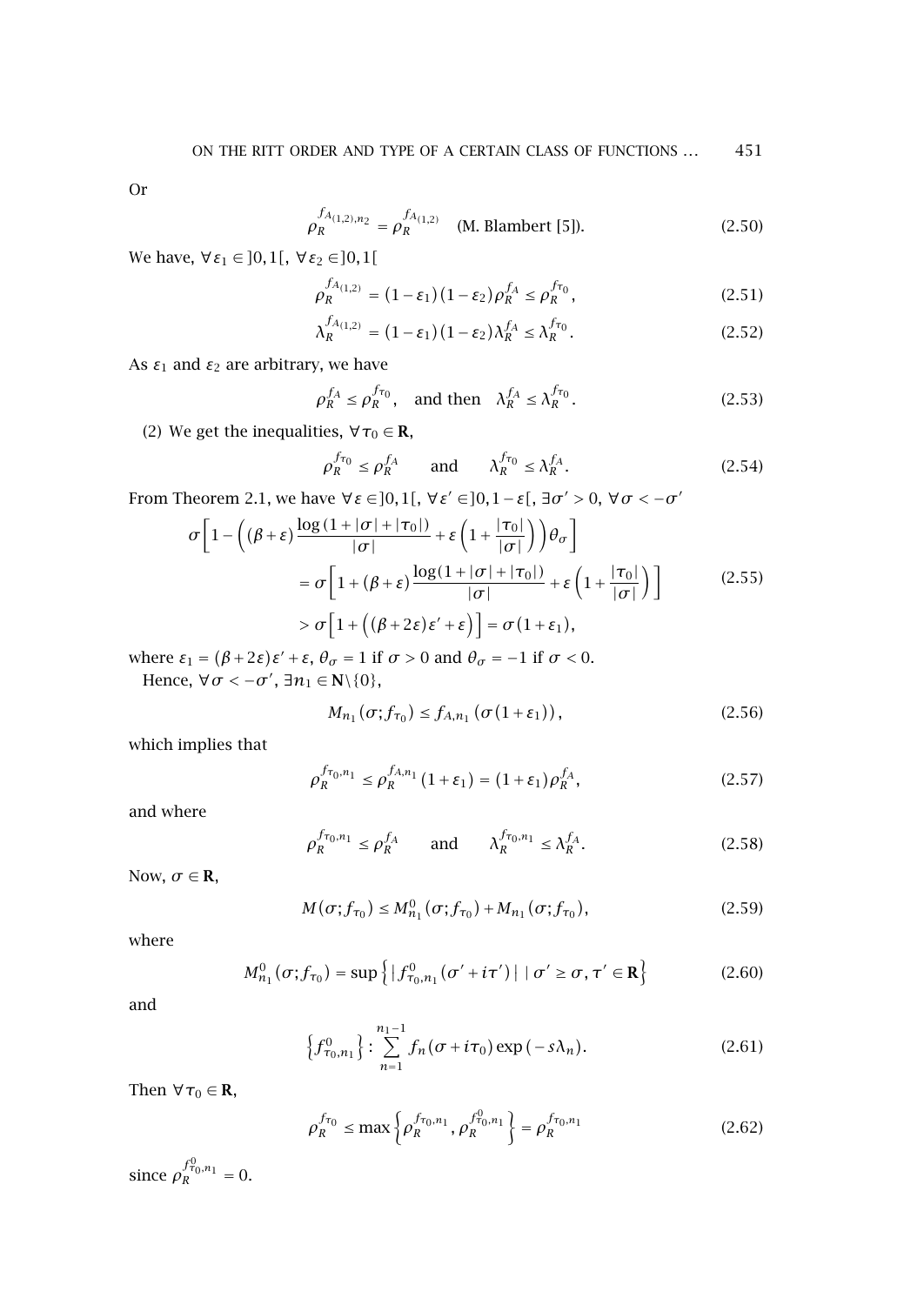Finally, we have

$$
\rho_R^{f_{\tau_0}} \le \rho_R^{f_A},\tag{2.63}
$$

and, similarly, we can show that

$$
\lambda_R^{f_{\tau_0}} \le \lambda_R^{f_A}.\tag{2.64}
$$

 $\Box$ 

Hence, (1) and (2) implies [\(2.21\)](#page-3-0) which proves this theorem. If  $\rho_R^{f_{\tau_0}} > 0$ , we put

$$
\tau_R^{f_{\tau_0}} = \limsup_{\sigma \to -\infty} \left\{ \frac{\log \left( M(\sigma; f_{\tau_0}) \right)}{\exp \left( -\sigma \rho_R^{f_{\tau_0}} \right)} \right\},\tag{2.65}
$$

$$
v_R^{f_{\tau_0}} = \liminf_{\sigma \to -\infty} \left\{ \frac{\log \left( M(\sigma; f_{\tau_0}) \right)}{\exp \left( -\sigma \rho_R^{f_{\tau_0}} \right)} \right\}.
$$
 (2.66)

By definition,  $\tau_R^{f\tau_0}$  and  $v_R^{f\tau_0}$  are the Ritt-type and the lower Ritt-type of order of  $f_{\tau_0}$ . It is trivial that if  $\rho_R^{f_A} > 0$ ,

$$
\tau_R^{f_A} = \limsup_{\sigma \to -\infty} \left\{ \frac{\log \left( f_A(\sigma) \right)}{\exp \left( -\sigma \rho_R^{f_A} \right)} \right\},\tag{2.67}
$$

$$
\mathcal{V}_R^{f_A} = \liminf_{\sigma \to -\infty} \left\{ \frac{\log \left( f_A(\sigma) \right)}{\exp \left( -\sigma \rho_R^{f_A} \right)} \right\}.
$$
 (2.68)

**THEOREM 2.3.** *If*  $\sigma_c^{f_A} = -\infty$ *,*  $\beta < \infty$ *,*  $L(=\lim_{n\to\infty} (\log n/\lambda_n)) = 0$ ,  $\forall n \in \mathbb{N} \setminus \{0\}$ *,*  $\alpha_n \in$  $\overline{d_{(0,k)}}$ *,*  $\rho_R^{f_{\tau_0}} > 0$ *, we have*  $\forall \tau_0 \in \mathbf{R}$ *,* 

$$
\tau_R^{f_{\tau_0}} = \tau_R^{f_A}.\tag{2.69}
$$

**PROOF.** (1) We have the inequality,  $\forall \tau_0 \in \mathbb{R}$ ,

$$
\tau_R^{f_A} \le \tau_R^{f_{\tau_0}},\tag{2.70}
$$

*τ*<sub>0</sub> is any arbitrary real number. From [Theorem 2.2,](#page-3-0) we have,  $∀ε ∈ ]0,1[$ ,  $∃n₁ ∈ ℕ$  ${0}$ , ∀*n* ≥ *n*1, ∀*σ* ∈ **R**; ∀*λ* ≥ 1,

$$
A_n \le M(\sigma - \lambda; f_{\tau_0}) \exp\left\{ \left[ \sigma + \lambda + (\beta' + \varepsilon) \log \left( 6(1 + |\sigma| + |\tau_0|) \right) + \varepsilon \right] \lambda'_n \right\},\tag{2.71}
$$

where

$$
\lambda'_{n} = \lambda_{n} - \text{Re}\left(\alpha_{n}\right) \quad \text{and} \quad \beta' = \limsup_{n \to \infty} \left\{\frac{m_{n}}{\lambda'_{n}}\right\} \quad (\beta' = \beta) < \infty. \tag{2.72}
$$

Now, ∀*σ <* 0,

$$
A_n \le M(\sigma - \lambda; f_{\tau_0}) \exp \left\{ \left[ \sigma - \lambda - \frac{\sigma(2\lambda + (\beta + \varepsilon) \log (6(1 + |\sigma| + |\tau_0|)) + \varepsilon)}{-\sigma} \right] \lambda'_n \right\}.
$$
\n(2.73)

<span id="page-7-0"></span>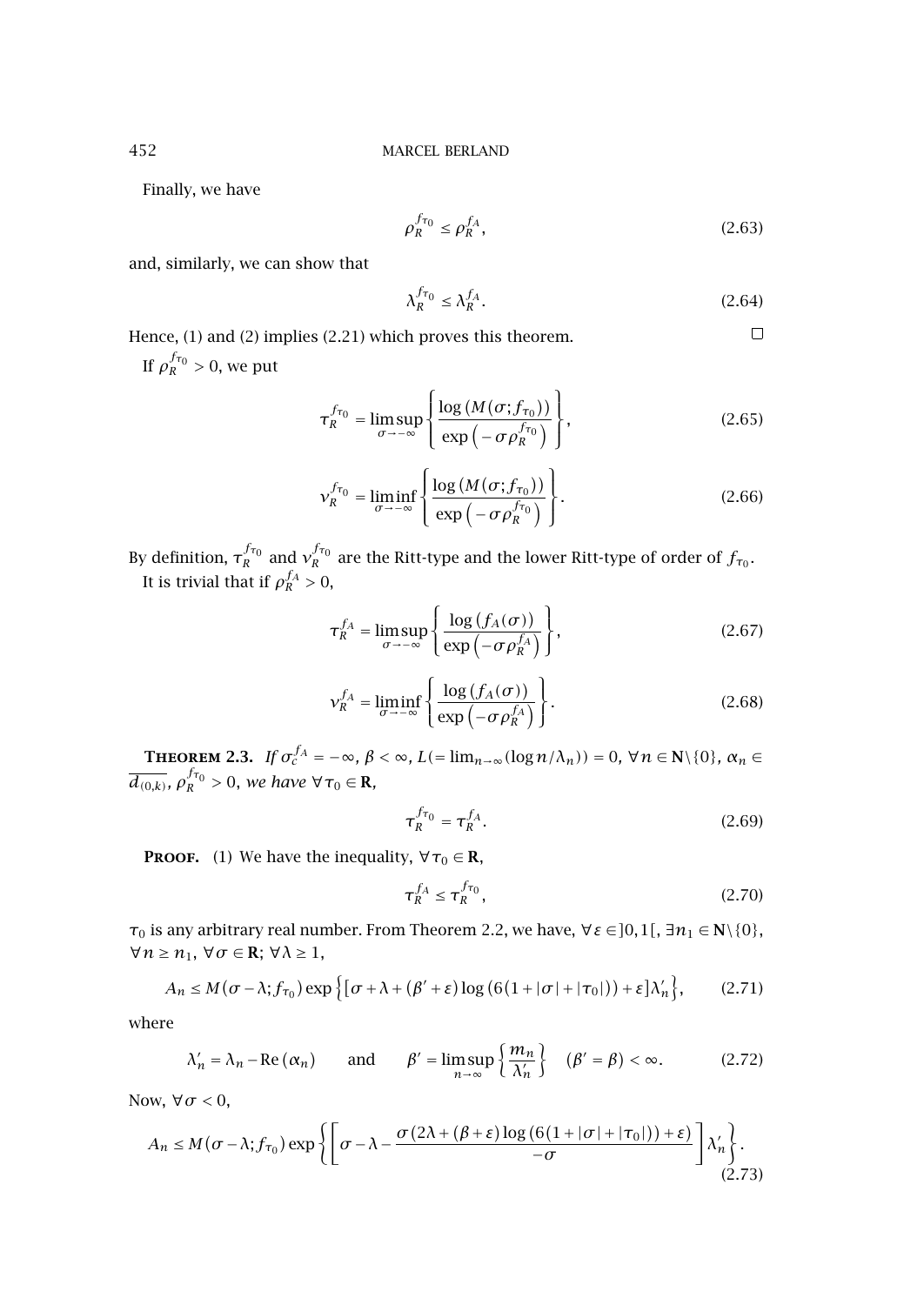Also, we have  $\forall \varepsilon_1 \in ]0,1[$ ,  $\exists \sigma_1 ( = \sigma_{\varepsilon_1}) > 0$ ,  $\forall \sigma < -\sigma_1$ ,

$$
\frac{2\lambda(\beta+\varepsilon)\log\big(6\big(1+|\sigma|+|\tau_0|\big)\big)+\varepsilon}{-\sigma}<\varepsilon_1,\tag{2.74}
$$

$$
A_n \le M(\sigma - \lambda; f_{\tau_0}) \exp\left\{ [\sigma (1 - \varepsilon_1) - \lambda] \lambda'_n \right\}
$$
\n
$$
\left[ (\sigma \lambda)^n \right] \tag{2.75}
$$

$$
\leq M(\sigma-\lambda;f_{\tau_0})\exp\left[\left(\sigma-\frac{\lambda}{1-\varepsilon_1}\right)\mu_{n_{(1,2)}}\right],\tag{2.7.5}
$$

where  $\forall n \geq n_2 = \max\{n_1, n\},\$ 

$$
\mu_{n_{(1,2)}} = (1 - \varepsilon_1)(1 - \varepsilon_2)\lambda_n, \qquad \lambda'_n \ge \lambda_n(1 - \varepsilon_2) \quad (\varepsilon_2 \in ]0,1[)
$$
 (2.76)

which implies that,  $\forall \lambda \geq 1$ ,  $\forall n \geq n_2$ ,  $\forall \sigma < -\sigma_1$ 

$$
A_n \le M\left(\sigma - \lambda; f_{\tau_0}\right) \exp\left[\sigma\left(1 - \frac{\lambda}{1 - \varepsilon_1}\right) \mu_{n_{(1,2)}}\right].
$$
 (2.77)

*τ*<sub>*R*</sub><sup>*fτ*<sub>0</sub></sub> is the Ritt-type of order of  $f_{\tau_0}$ , we have,  $\forall$  ε´ > 0, ∃*σ*´ ( =  $\sigma_{\varepsilon'}$ ) > 0,  $\forall$   $\sigma$  <  $-\sigma'$ </sup>

$$
\log\left(M(\sigma-\lambda;f_{\tau_0})\right) \le \left(\tau_R^{f_{\tau_0}} + \varepsilon'\right) \exp\left[-(\sigma-\lambda)\rho_R^{f_{\tau_0}}\right].
$$
 (2.78)

Hence,  $\forall n \geq n_2$ ,  $\forall \varepsilon' > 0$ ,

$$
\log A_n \le \left(\tau_R^{f_{\tau_0}} + \varepsilon'\right) \exp\left[-\left(\sigma - \lambda\right)\rho_R^{f_{\tau_0}}\right] + \left(\sigma - \frac{\lambda}{(1 - \varepsilon_1)}\right) \mu_{n_{(1,2)}}.\tag{2.79}
$$

Let us consider  $f_n$ , the function defined by

$$
f_n(\sigma) = a \exp\left[-(\sigma - \lambda)b\right] + \mu_{n_{(1,2)}}(\sigma + c),\tag{2.80}
$$

and indexed by  $n > n_2$ . Choosing

$$
a = \tau_R^{f_{\tau_0}} + \varepsilon' > 0, \qquad b = \rho_R^{f_{\tau_0}} > 0, \qquad c = \frac{\lambda}{\varepsilon_1 - 1}, \tag{2.81}
$$

we get  $\forall n \geq n_2$ ,  $\forall \sigma \in \mathbb{R} \setminus \{\sigma_n\},\$ 

$$
f_n(\sigma) > f_n(\sigma_n) \tag{2.82}
$$

with

$$
\sigma_n - \lambda = \frac{1}{b} \log \left( \frac{ab}{\mu_{n_{(1,2)}}} \right) \tag{2.83}
$$

and

$$
\lim_{n \to \infty} \sigma_n = -\infty \implies \exists n_3 \in \mathbb{N} \setminus \{0\}, \quad \forall n \ge \max\{n_2, n_3\},\tag{2.84}
$$

$$
\sigma_n < -\max\{\sigma_1, \sigma'\},\tag{2.85}
$$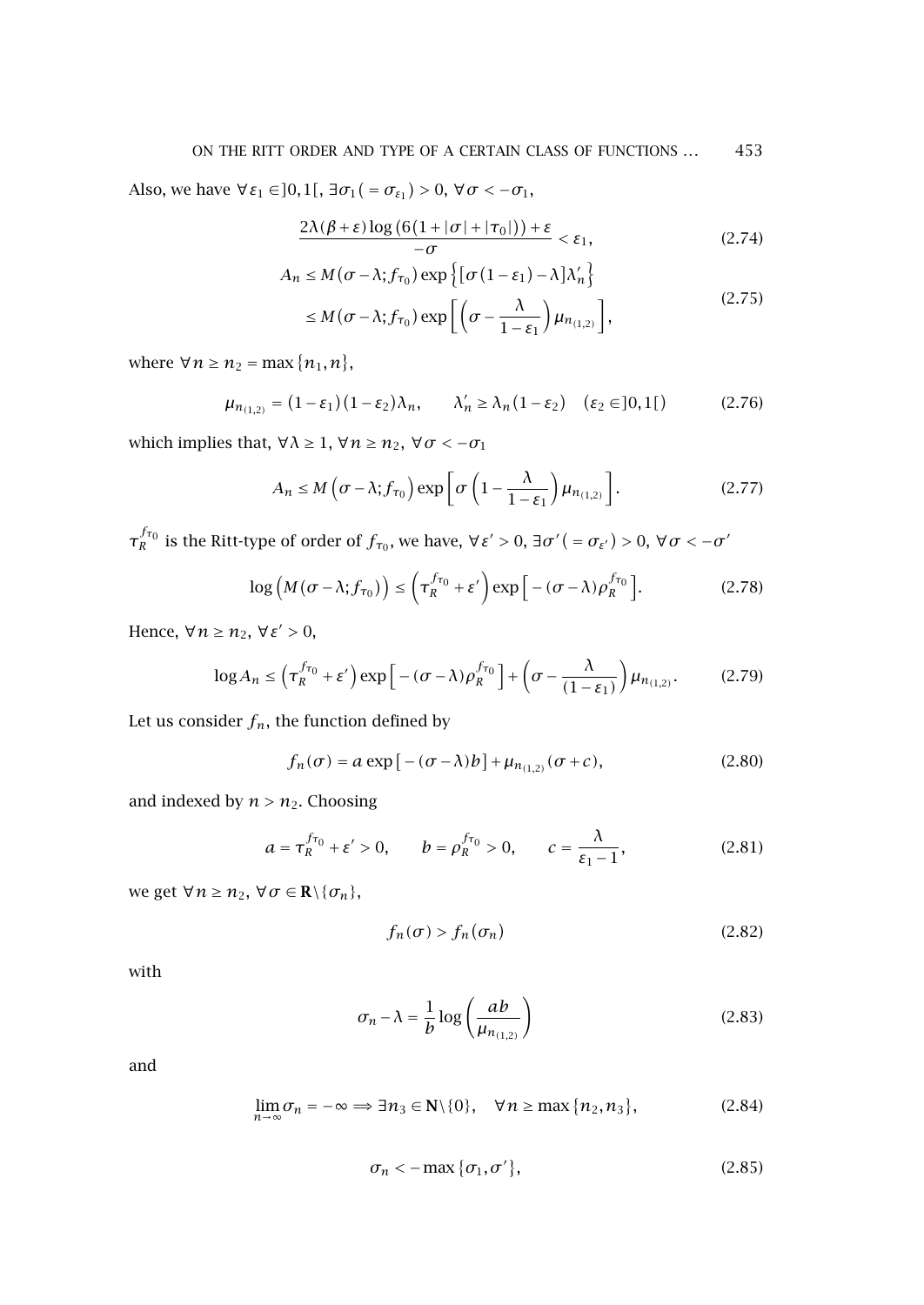where

$$
\log A_n \le f_n(\sigma_n) = \frac{\mu_{n_{(1,2)}}}{b} + \left(\frac{\varepsilon_1 \lambda}{1 - \varepsilon_1} + \frac{1}{b} \log \frac{ab}{\mu_{n_{(1,2)}}}\right) \mu_{n_{(1,2)}}
$$
  

$$
\downarrow \qquad \qquad \downarrow
$$
  

$$
\mu_{n_{(1,2)}}\left(A_n^{b/\mu_{n_{(1,2)}}}\right) \le eab \exp\left(\frac{\varepsilon_1 \lambda b}{1 - \varepsilon_1}\right).
$$
 (2.86)

Or, if  $L(=\lim_{n\to\infty} (\log n/\lambda_n))=0$ , we have

$$
\tau_R^{f_{A_{(1,2)}}} e\rho_R^{f_{A_{(1,2)}}} = \limsup_{n \to \infty} \left\{ \mu_{n_{(1,2)}} \left( A_n^{f_{A_{(1,2)}}} / \mu_{n_{(1,2)}} \right) \right\},
$$
\n(2.87)

(M. Berland [\[3\]](#page-12-0), following the theorem of Lindelöf-Blambert-Yu) and

$$
\rho_R^{f_{\tau_0}} = \rho_R^{f_A} = \frac{1}{(1 - \varepsilon_1) (1 - \varepsilon_2)} \rho_R^{f_{A_{(1,2)}}}, \quad \text{(Theorem 2.2)}, \tag{2.88}
$$

$$
\tau_R^{f_A} = \tau_R^{f_{A(1,2)}},\tag{2.89}
$$

from which

$$
(1 - \varepsilon_1)(1 - \varepsilon_2)\lambda_n\left(A_n^{\rho_R^{f_A}/[(1 - \varepsilon_1)(1 - \varepsilon_2)\lambda_n]}\right) \le e\left(\tau_R^{f_{\tau_0}} + \varepsilon'\right)\rho_R^{f_A} \exp\left(\frac{\varepsilon_1\lambda\rho_R^{f_{\tau_0}}}{1 - \varepsilon_1}\right) \tag{2.90}
$$

and

$$
A_n^{\rho_R^{f_A}/\lambda_n} \le A_n^{\rho_R^{f_A}/[(1-\varepsilon_1)(1-\varepsilon_2)\lambda_n]}.
$$
\n(2.91)

Then,  $∀ε₁ ∈ ]0,1[$ ,  $∀ε₂ ∈ ]0,1[$ ,  $∀ε' > 0$ ,  $ρ_R^{f_A} > 0$ ,

$$
\tau_R^{f_A} \le \frac{\tau_R^{f_{\tau_0}} + \varepsilon'}{(1 - \varepsilon_1)(1 - \varepsilon_2)} \exp\left(\frac{\varepsilon_1 \lambda \rho_R^{f_{\tau_0}}}{1 - \varepsilon_1}\right),\tag{2.92}
$$

as  $\varepsilon_1$ ,  $\varepsilon_2$ , and  $\varepsilon'$  are arbitrary, we deduce immediately that

$$
\forall \tau_0 \in \mathbf{R} : \tau_R^{f_A} \le \tau_R^{f_{\tau_0}}.
$$
\n(2.93)

(2) We get, when  $τ_0$  is a fixed real number,  $∀ε > 0$ ,  $∃σ_ε > 0$ ,  $∀ σ < −σ_ε$ ,

$$
\left|f_{\tau_0}(\sigma + i\tau)\right| \le \left|f_A(\sigma(1+\varepsilon))\right|.\tag{2.94}
$$

In particular, ∀*ε >* 0, ∃*σε >* 0, ∀*ε* ∈ *]*0*, ε /σε [*, ∃*σε >* 0, ∀*σ <* −max{*σε,σε*}

$$
f_A(\sigma(1+\varepsilon)) \le f_A(\sigma - \varepsilon'), \quad \text{(M. Berland [3])} \tag{2.95}
$$

and, hence, ∀*ε >* 0,

$$
\forall \sigma < -\max\{\sigma_{\varepsilon}, \sigma_{\varepsilon'}\} : M\left(\sigma; f_{\tau_0}\right) \le f_A(\sigma - \varepsilon'). \tag{2.96}
$$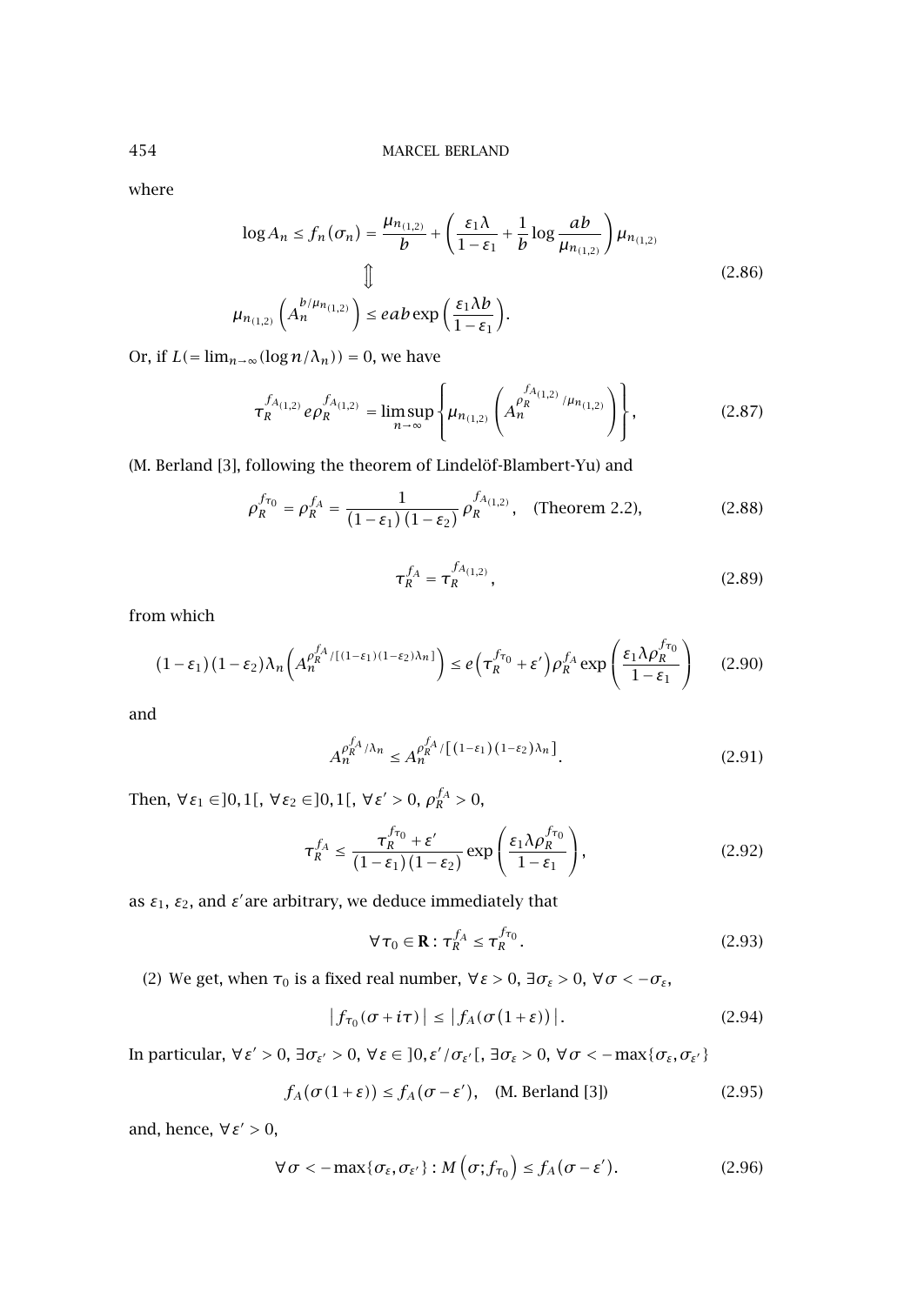From  $\rho_R^{f_{\tau_0}} = \rho_R^{f_A} > 0$ , we get the inequality,  $\forall \varepsilon' > 0$ ,

$$
\tau_R^{f_{\tau_0}} \le \tau_R^{f_A} \exp\left(\varepsilon' \rho_R^{f_A}\right). \tag{2.97}
$$

As  $\varepsilon'$  is arbitrary, we have

$$
\forall \tau_0 \in \mathbf{R} : \tau_R^{f_{\tau_0}} \le \tau_R^{f_A}.
$$
 (2.98)

As a result of this theorem, we have an expression for  $\tau_R^{f_{\tau_0}}$  in terms of  $\lambda_n$  and  $A_n$ .  $\text{If }\sigma_c^{f_A}=-\infty,\ \beta<\infty,\ \forall\,n\in\mathbf{N}\setminus\{0\},\ \alpha_n\in\overline{d_{(0,k)}},\ \forall\,\tau_0\in\mathbf{R},$ 

$$
L\left(\frac{\log n}{n-\infty}\left(\frac{\log n}{\lambda_n}\right)\right) = 0, \qquad \rho_R^{f_{\tau_0}} > 0,\tag{2.99}
$$

we have

$$
\tau_R^{f_{\tau_0}} e \rho_R^{f_{\tau_0}} = \limsup_{n \to \infty} \left\{ \lambda_n \left( A_n^{\rho_R^{f_{\tau_0}}/\lambda_n} \right) \right\}.
$$
 (2.100)

 $\Box$ 

**Remark.** The notions of Ritt-type of order of functions, defined by *B*−Dirichletian elements, are considered in [\[3\]](#page-12-0) with the same result of this theorem.

**THEOREM 2.4.** If  $\sigma_c^{f_A} = -\infty$ ,  $\beta < \infty$ ,  $\forall n \in \mathbb{N} \setminus \{0\}$ ,  $\alpha_n \in \overline{d_{(0,k)}}$ ,  $L = 0$ ,  $\lambda_n \sim \lambda_{n+1}$ ,  $\varphi$ *defined by*

$$
\varphi(n) = \frac{\log (A_n / A_{n+1})}{\lambda_{n+1} - \lambda_n},\tag{2.101}
$$

*is a nondecreasing function of*  $n \geq n_1$ *, and*  $\rho_R^{f_A} > 0$ *, we have,*  $\forall \tau_0 \in \mathbb{R}$ *,* 

$$
v_R^{f_{\tau_0}} = v_R^{f_A}.
$$
\n(2.102)

**PROOF.** (1) We have the inequality,  $\forall \tau_0 \in \mathbb{R}$ ,

$$
\mathcal{V}_R^{f_A} \le \mathcal{V}_R^{f_{\tau_0}}.\tag{2.103}
$$

Suppose that the inequality is false. Then

$$
\exists \tau_0 \in \mathbf{R} : \mathbf{v}_R^{f_{\tau_0}} < \mathbf{v}_R^{f_A}.\tag{2.104}
$$

Let  $\varepsilon \in ]0, v_R^{f_A} - v_R^{f_{\tau_0}}[$ ,  $\varepsilon' \in ]0, \varepsilon / v_B^{f_A} [$  and  $v = v_R^{f_{A-\varepsilon}}/(1-\varepsilon')$ ; then  $v_R^{f_{\tau_0}} < v < v_R^{f_A}$ . Under the conditions stated in Theorem 2.4, R. K. Srivastava [\[17\]](#page-13-0) proved that

$$
\mathcal{V}_R^{f_A} e \rho_R^{f_A} = \liminf_{n \to \infty} \left\{ \lambda_n \left( A_n^{\rho_R^{f_A}/\lambda_n} \right) \right\},\tag{2.105}
$$

which implies that  $\exists n' \in \mathbb{N} \setminus \{0\}$ ,  $\forall n \geq n'$ ,

$$
\nu e \rho_R^{f_A} < \lambda_n \left( A_n^{\rho_R^{f_A} / \lambda_n} \right). \tag{2.106}
$$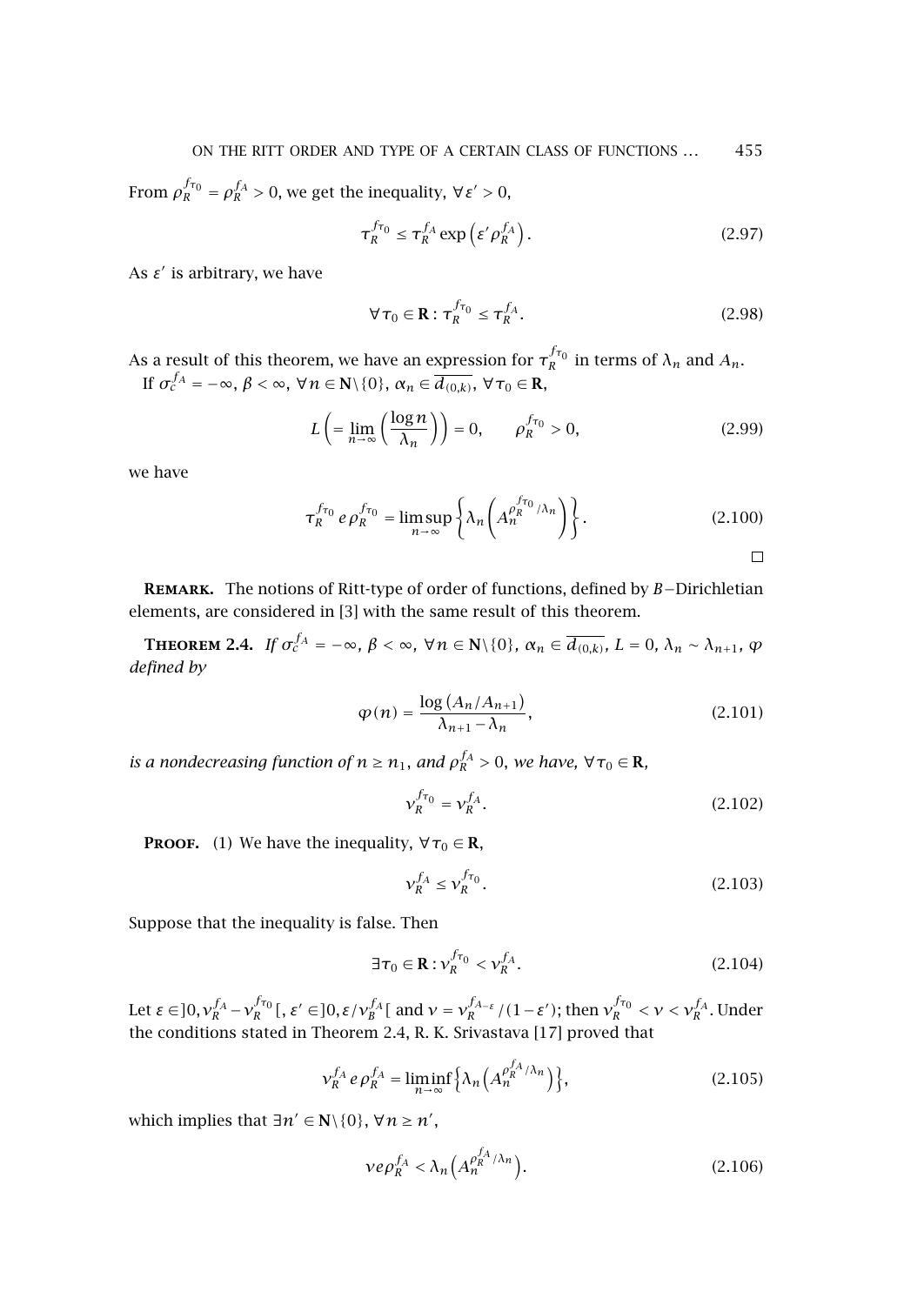Now,  $\forall \varepsilon_1 \in ]0,1[$ ,  $\forall \varepsilon_2 \in ]0,1[$ ,  $\exists \sigma_1( = \sigma_{\varepsilon_1}) > 0$ ,  $\forall \sigma < -\sigma_1$ ,  $\forall n \ge n_2( = \max\{n_1, n'\})$ ,

$$
A_n \le M\left(\sigma - \lambda; f_{\tau_0}\right) \exp\left[\left(\sigma - \frac{\lambda}{1 - \varepsilon_1}\right) \mu_{n_{(1,2)}}\right],\tag{2.107}
$$

where  $\lambda$  is a constant lying in  $[1, \infty[$  and

$$
\mu_{n_{(1,2)}} = (1 - \varepsilon_1)(1 - \varepsilon_2)\lambda_n \quad \text{(see Theorem 2.3)},\tag{2.108}
$$

which gives

$$
\log A_n - \left(\sigma - \frac{\lambda}{1 - \varepsilon_1}\right) \mu_{n_{(1,2)}} \le \log \left(M\left(\sigma - \lambda; f_{\tau_0}\right)\right),\tag{2.109}
$$

$$
\log A_n + \frac{\lambda}{1 - \varepsilon_1} \mu_{n_{(1,2)}} - \sigma \mu_{n_{(1,2)}} \le \log \left( M \left( \sigma - \lambda; f_{\tau_0} \right) \right). \tag{2.110}
$$

Let us consider  $\varphi_n$ , the function defined by

$$
\varphi_n(\sigma) = \frac{\alpha_n - \beta_n \sigma}{\exp\left[-(\sigma - \lambda)\rho_R^{f_A}\right]},\tag{2.111}
$$

and indexed by  $n \geq n_2$ . Choose

$$
\alpha_n = \log A_n + \frac{\lambda}{1 - \varepsilon_1} \mu_{n_{(1,2)}}, \qquad \beta_n = \mu_{n_{(1,2)}} \quad (>0). \tag{2.112}
$$

This takes the maximum value at

$$
\sigma_n = \frac{\alpha_n}{\beta_n} - \frac{1}{\rho_R^{f_A}} \quad \left( = \frac{\log A_n}{\mu_{n_{(1,2)}}} + \frac{\lambda}{1 - \varepsilon_1} - \frac{1}{\rho_R^{f_A}} \right),\tag{2.113}
$$

$$
\max \{ \varphi_n(\sigma) \mid \sigma \in \mathbf{R} \} = \frac{\mu_{n_{(1,2)}}}{\rho_R^{f_A} e} \left( A^{\rho_R^{f_A}/\mu_{n_{(1,2)}}} \right) \exp \left( \frac{\varepsilon_1 \lambda}{1 - \varepsilon_1} \rho_R^{f_A} \right)
$$
  

$$
\leq \frac{\log \left( M(\sigma_n - \lambda; f_{\tau_0}) \right)}{\exp \left[ -(\sigma_n - \lambda) \rho_R^{f_{\tau_0}} \right]} \quad \text{(for } \rho_R^{f_A} = \rho_R^{f_{\tau_0}} \text{).}
$$
\n(2.114)

As  $\forall n \in \mathbb{N} \backslash \{0\},\$ 

$$
\mu_{n_{(1,2)}} < \lambda_n \Longleftrightarrow A^{\rho_R^{f_A}/\mu_{n_{(1,2)}}} > A^{\rho_A^{f_A}/\lambda_n}_n \tag{2.115}
$$

which gives

$$
\frac{(1-\varepsilon_1)(1-\varepsilon_2)}{\rho_R^{f_A}e} \exp\left(\frac{\varepsilon_1 \lambda}{1-\varepsilon_1} \rho_R^{f_A}\right) \lambda_n\left(A_n^{\rho^{f_A}/\lambda_n}\right) \le \frac{\log M(\sigma_n - \lambda; f_{\tau_0})}{\exp\left[(-\sigma_n - \lambda) \rho_R^{f_{\tau_0}}\right]}.
$$
(2.116)

Finally, we have,  $\forall \varepsilon_3 > 0$ ,  $\exists (\sigma_n)_{1}^{\infty}$ ,  $\lim_{n \to \infty} \sigma_n = -\infty$ ,

$$
\frac{\log M(\sigma_n - \lambda; f_{\tau_0})}{\exp\left[(-\sigma_n - \lambda)\rho_R^{f_{\tau_0}}\right]} \le \nu_R^{f_{\tau_0}} + \varepsilon_3.
$$
\n(2.117)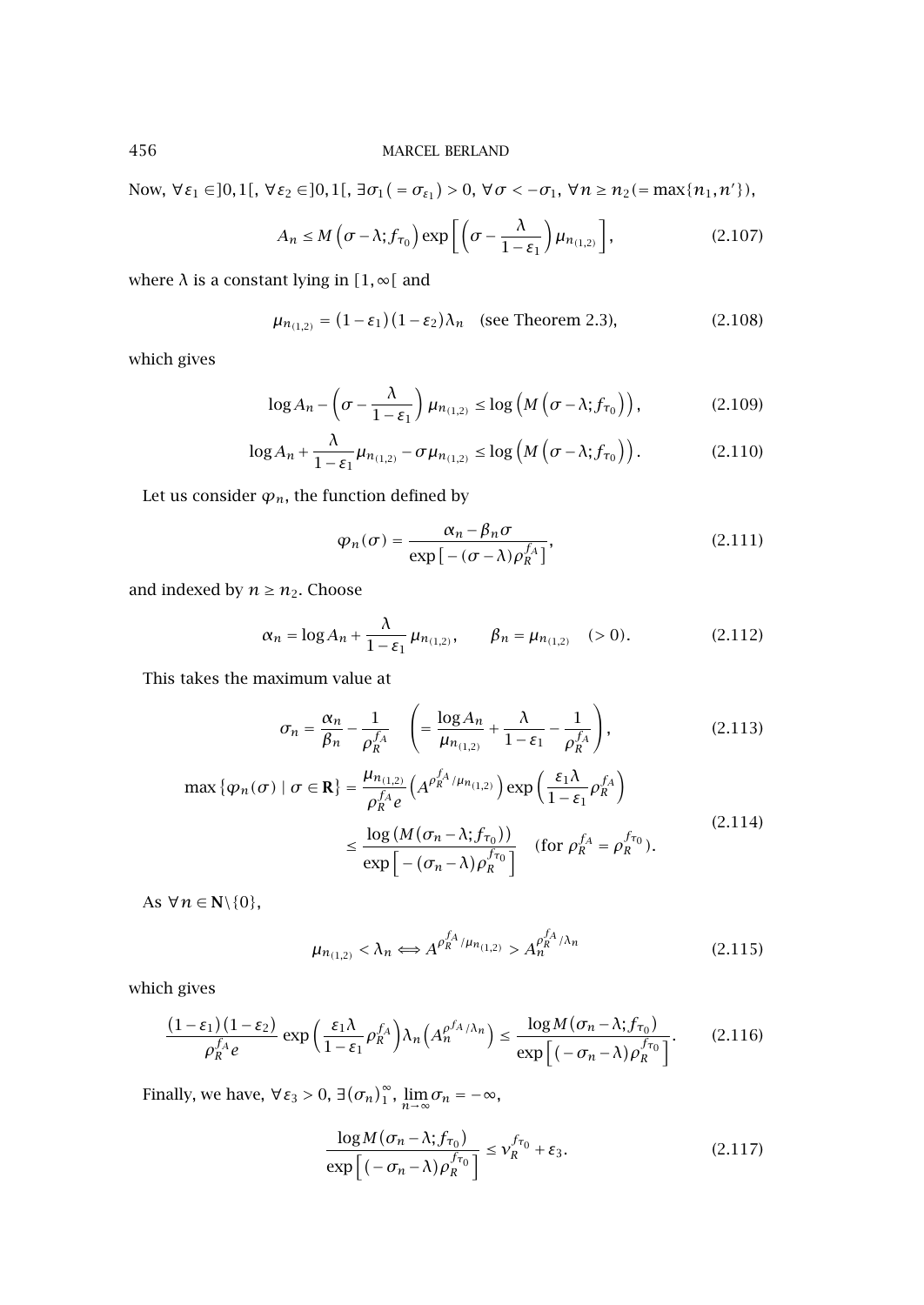<span id="page-12-0"></span>Hence, we get,  $\forall$  ε<sub>3</sub> > 0,  $\forall$  ε<sub>1</sub> ∈ ]0, 1[,  $\forall$  ε<sub>2</sub> ∈ ]0, 1[,

$$
\left( (1 - \varepsilon_1)(1 - \varepsilon_2) \exp\left(\frac{\varepsilon_1 \lambda}{1 - \varepsilon_1} \rho_R^{f_A}\right) \right) \nu \le \nu_R^{f_{\tau_0}} + \varepsilon_3. \tag{2.118}
$$

Choosing  $\varepsilon_3 = \varepsilon_1 = \varepsilon_2$  of  $]0,1[$ , we get

$$
\nu \le \nu_R^{f_{\tau_0}}.\tag{2.119}
$$

Thus, we get the contradiction that

$$
v_R^{f_{\tau_0}} < (\nu \le) v_R^{f_{\tau_0}} \tag{2.120}
$$

which proves, under the stated conditions, that it is impossible to find a  $\tau_0$  of **R** such that  $v_R^{f_{\tau_0}} < v_R^{f_A}$ .

(2) We have the inequality,  $\forall \tau_0 \in \mathbf{R}$ ,

$$
v_R^{f_{\tau_0}} \le v_R^{f_A}
$$
 (see Theorem 2.3, 2). (2.121)

As a result of this theorem, we have an expression for  $v_R^{f_{\tau_0}}$  in terms of  $\lambda_n$  and  $A_n$ ,  $\forall \tau_0 \in \mathbf{R}$ ,

$$
v_R^{f_{\tau_0}} e \rho_R^{f_{\tau_0}} = \liminf_{n \to \infty} \left\{ \lambda_n \left( A_n^{\rho_R^{f_{\tau_0}}/\lambda_n} \right) \right\}.
$$
 (2.122)

 $\Box$ 

### **References**

- [1] M. Berland, *Capacité logarithmique et propriétés de minoration des polynômes*, 94e Congrès National des Sociétés Savantes, vol. 2, Bibliothèque Nationale, 1969, pp. 21–40.
- [2] , *Sur la convergence de certaines séries d'exponentielles dont les coefficients sont des polynômes tayloriens*, Thèse, Grenoble, 1983, 1–100.
- [3] , *Sur la notion de type de l'ordre à la Ritt de fonctions entières définies par des éléments L-Dirichlétiens*, J. Analysis **3** (1995), 17–41. [MR 96e:30064.](http://www.ams.org/mathscinet-getitem?mr=96e:30064) [Zbl 868.30004.](http://www.emis.de/cgi-bin/MATH-item?868.30004)
- [4] , *On the lower type of order of functions defined by B and L-Dirichletian elements*, J. Analysis **4** (1996), 125–142. [MR 97k:30003.](http://www.ams.org/mathscinet-getitem?mr=97k:30003) [Zbl 869.30003.](http://www.emis.de/cgi-bin/MATH-item?869.30003)
- [5] M. Blambert, *Sur la comparaison des ordres borélien et (R) des fonctions entières d'une certaine classe*, Bull. Sci. Math. (2) **89** (1965), 103–125. [MR 33#4274.](http://www.ams.org/mathscinet-getitem?mr=33:4274) [Zbl 137.27001.](http://www.emis.de/cgi-bin/MATH-item?137.27001)
- [6] M. Blambert and M. Berland, *Sur l'ordre (R) de certaines classes d'applications*, Bull. Sci. Math. (2) **98** (1974), no. 1, 63–80. [MR 55 8328.](http://www.ams.org/mathscinet-getitem?mr=55:8328) [Zbl 299.30008.](http://www.emis.de/cgi-bin/MATH-item?299.30008)
- [7] M. Blambert and R. Parvatham, *On the lower order of entire functions defined by L-Dirichletian elements*, Ann. Sci. Math. Québec **3** (1979), no. 2, 199–213 (French). [MR 80j:30007.](http://www.ams.org/mathscinet-getitem?mr=80j:30007) [Zbl 425.30021.](http://www.emis.de/cgi-bin/MATH-item?425.30021)
- [8] F. Gross, *Entire functions of bounded index*, Proc. Amer. Math. Soc. **18** (1967), 974–980. [MR 36#1649.](http://www.ams.org/mathscinet-getitem?mr=36:1649) [Zbl 185.14101.](http://www.emis.de/cgi-bin/MATH-item?185.14101)
- [9] W. K. Hayman, *Differential inequalities and local valency*, Pacific J. Math. **44** (1973), 117– 137. [MR 47 5240.](http://www.ams.org/mathscinet-getitem?mr=47:5240) [Zbl 248.30026.](http://www.emis.de/cgi-bin/MATH-item?248.30026)
- [10] B. Lepson, *Differential equations of infinite order, hyperdirichlet series and entire functions of bounded index*, Entire Functions and Related Parts of Analysis (Proc. Sympos. Pure Math., LaJolla, Calif.) (Providence, RI), Amer. Math. Soc., 1968, pp. 298–307. [MR 38#6069.](http://www.ams.org/mathscinet-getitem?mr=38:6069) [Zbl 199.12902.](http://www.emis.de/cgi-bin/MATH-item?199.12902)